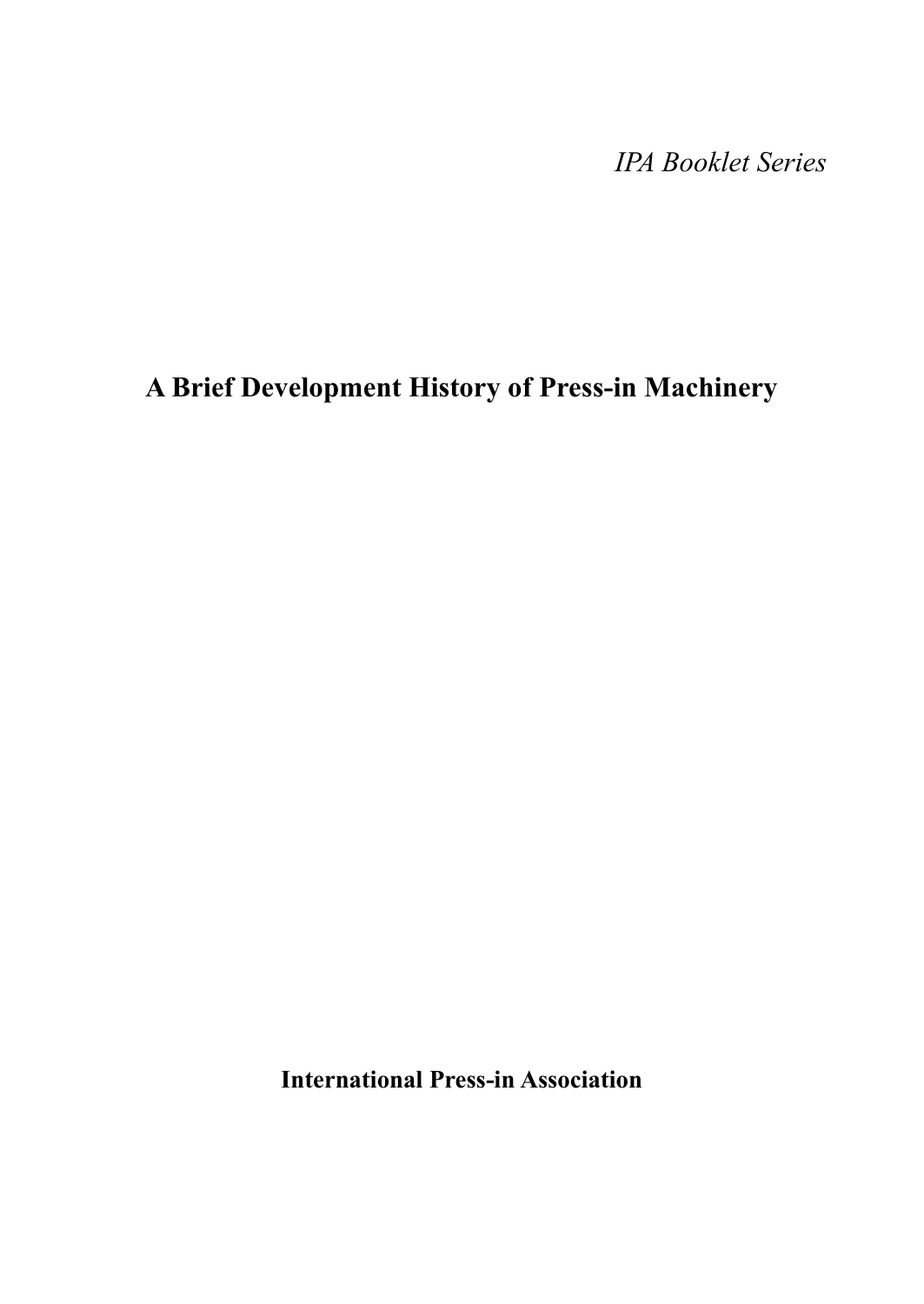#### **Preface**

This booklet is an edited version of a series of articles entitled "Development History of SILENT PILER" appeared in the IPA Newsletter from Vol.5, No.3 in 2020 September to Vol.6, No.1 in 2021 March, supplemented by a newly written article entitled "Development of Implant Navi". This booklet provides a history of development of mechanical aspects of press-in machinery over a half century, and a few recent developments related to data collection and processing for press-in piling with a high precision.

Publication of this booklet is a part of IPA 15<sup>th</sup> year anniversary project.

Note: Minor modifications have been applied to the original articles for consistency and readability.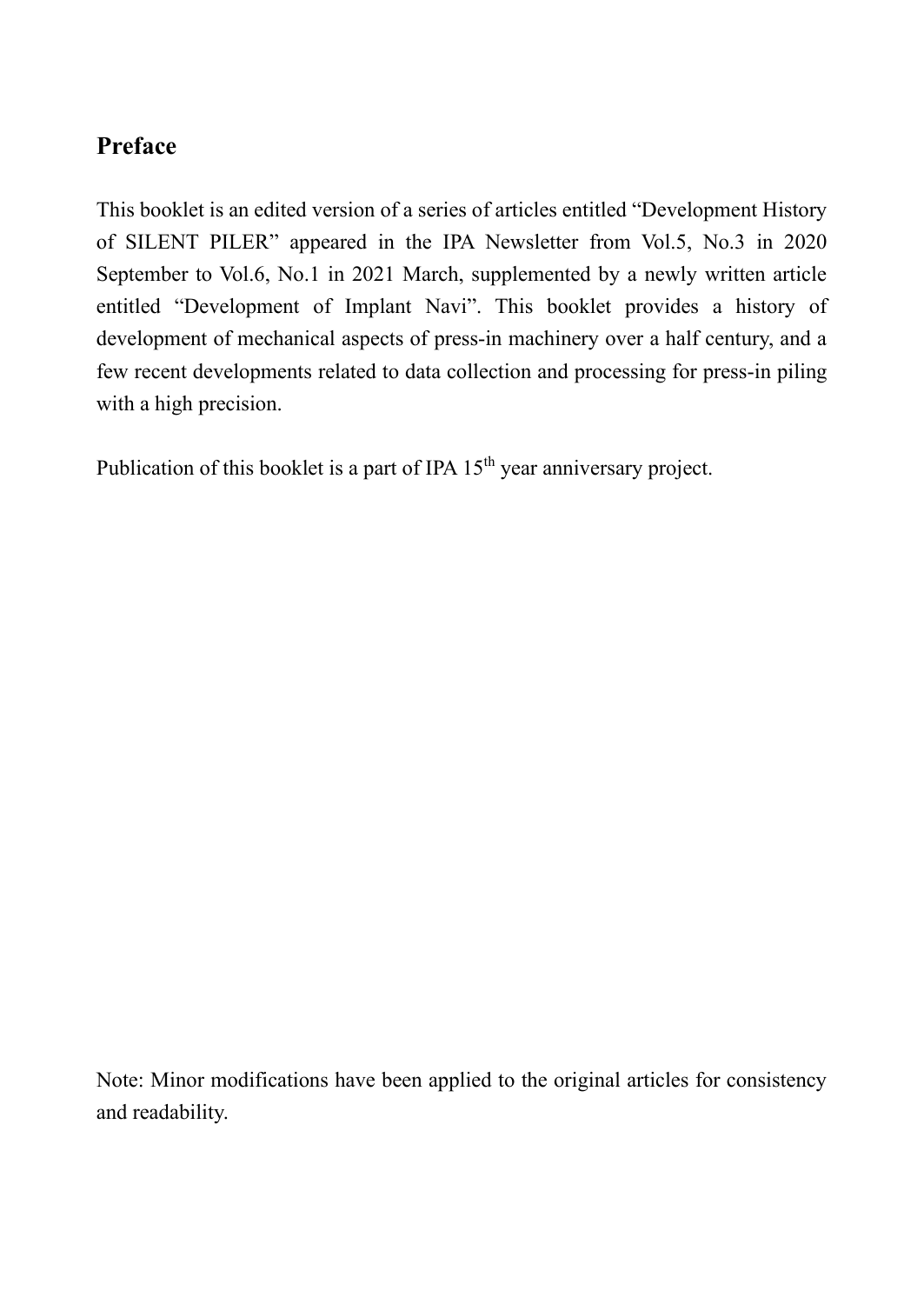### **Editorial committee**

| Chair     | Osamu Kusakabe (Executive Director, IPA) |  |
|-----------|------------------------------------------|--|
| Secretary | Hongjuan He (Secretariate, IPA)          |  |
| Members   | Masaaki Ono (Director, GIKEN LTD.)       |  |
|           | Yukihiro Ishihara (Manager, GIKEN LTD.)  |  |
|           | Hiroyuki Yasuoka (Advisor, CITEC INC.)   |  |

### **Authors**

| Osamu Kusakabe    | Chapters $1 & 4$ |
|-------------------|------------------|
| Hongjuan He       | Chapters $1 & 4$ |
| Masaaki Ono       | Chapter 2        |
| Yukihiro Ishihara | Chapter $3(3.1)$ |
| Hiroyuki Yasuoka  | Chapter $3(3.2)$ |